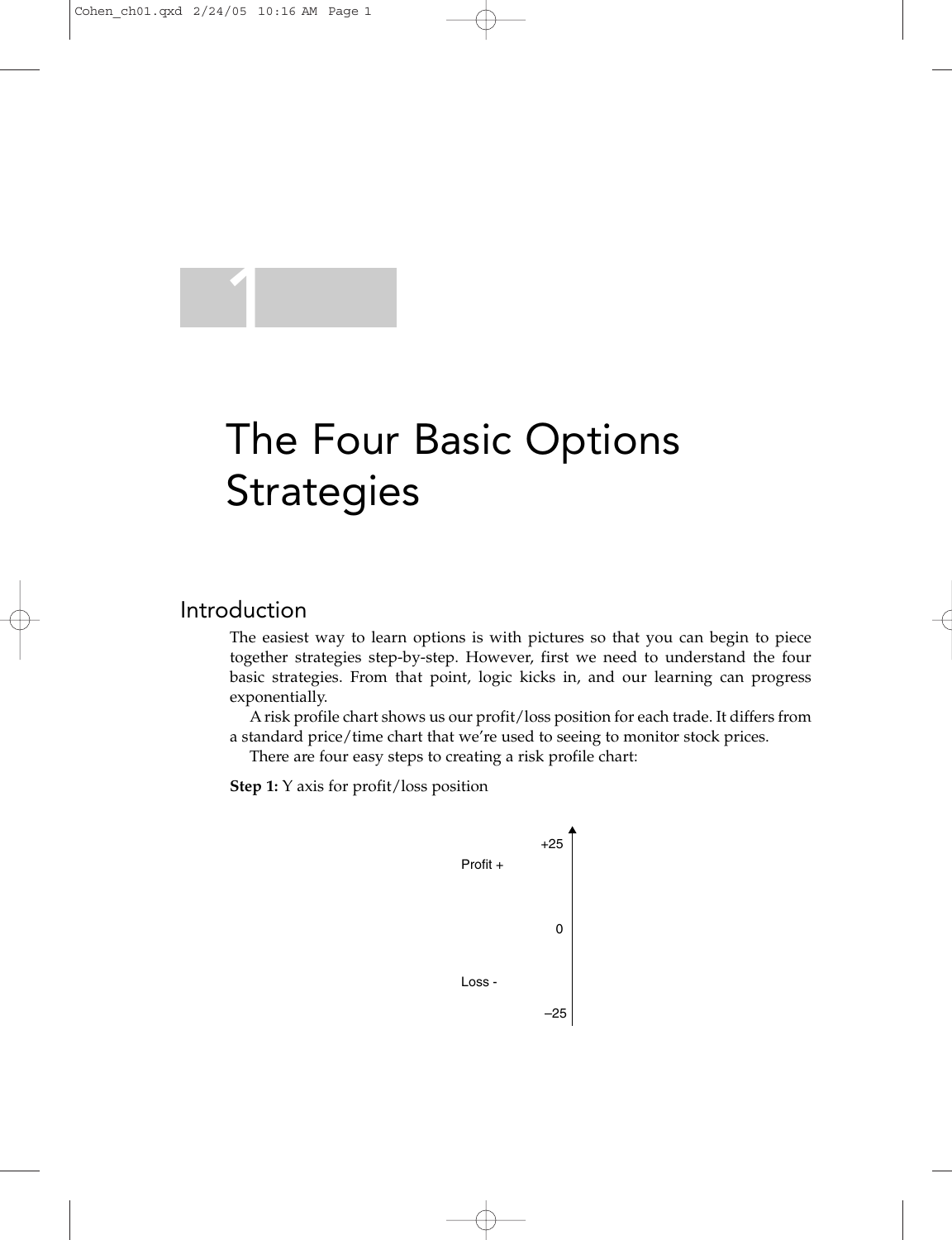

**Step 2:** X axis for underlying asset price range

**Step 3:** Breakeven line



**Step 4:** Risk Profile line

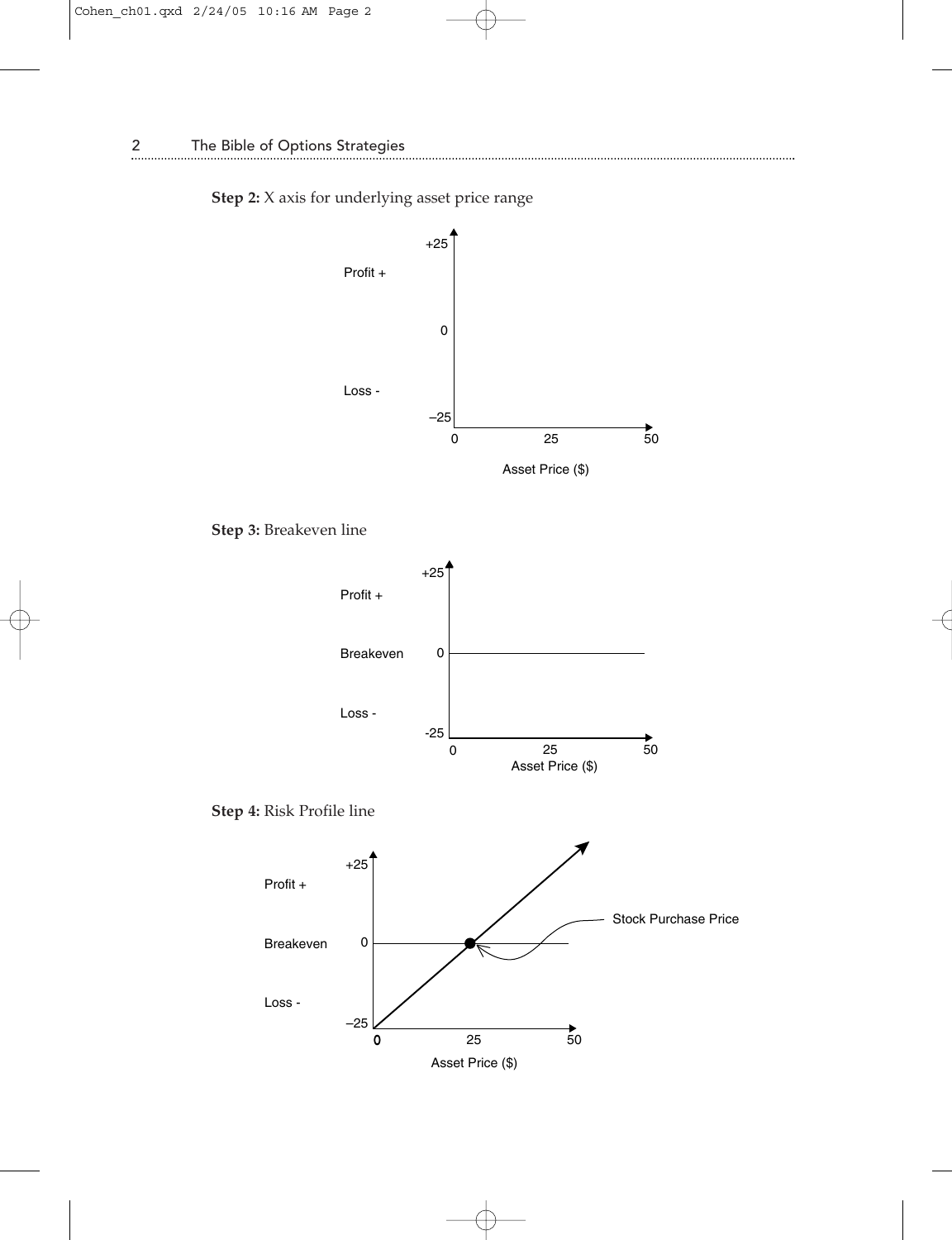This chart shows our risk profile for a long stock position. As the asset price rises above our purchase price (along the x-axis), we move into profit. Our risk is capped to what we paid, as is our breakeven point, and our potential reward is uncapped.

The reverse position is when we short a stock, in which case the opposite occurs. Here, as the stock price rises above our short price, our short position shows a loss, which can be unlimited as the stock continues to rise. Our risk is uncapped as the stock rises, and our potential reward is the price we shorted at, as is our breakeven point.



Now that we know how to interpret a risk profile chart, we can proceed with analyzing each strategy.

The four basic strategies that underpin your entire options trading knowledge are:

- Long Call
- **Short Call**
- Long Put
- **Short Put**

We should already know that owning an option exposes us to time decay, so typically we like to own options with expiration dates that are reasonably far away to give us a chance of our option increasing in value.

With options, we have the "Rule of the Opposites," where if one thing isn't true, then the opposite must be true. Therefore, if time decay *hurts* us when we buy options, it must *help* us when we sell options. Because time value decreases (or time decay increases) exponentially during the last month to expiration, we typically don't like to own options into that last month, but we *do* like to sell options with one month left to expiration.

With these four strategies, we would buy calls and puts with at least three months (or more) left to expiration, thereby looking for the options to increase in value during that time.

We would short calls and puts with a month or less to expiration, thereby looking for short-term income as the option hopefully expires worthless.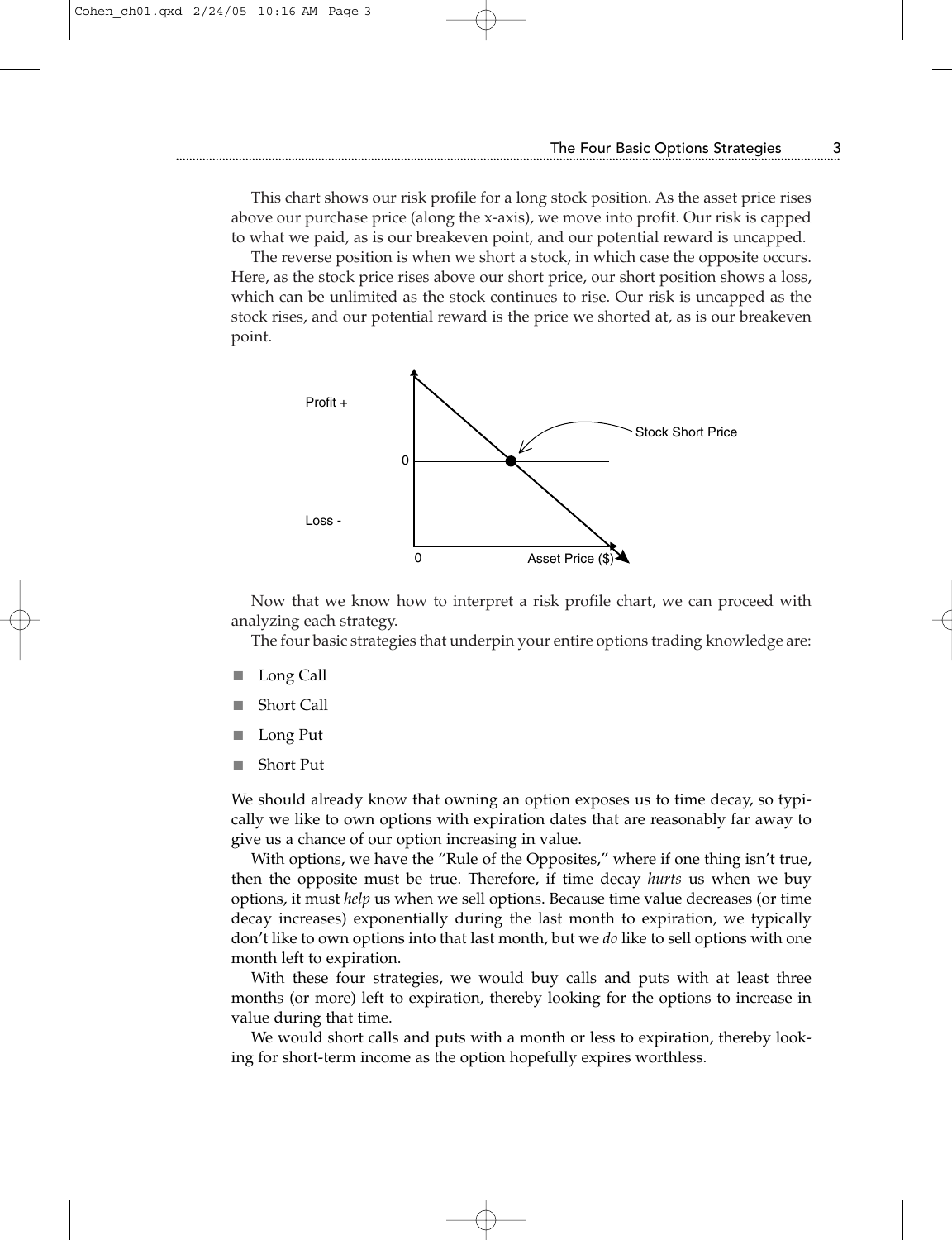### The Four Basic Options Risk Profiles

Imagine that the dotted lines are mirrors and see how each strategy is the opposite of the one on the other side of the mirror.

### Buying a Call

- Belief that stock will rise (bullish outlook)
- Risk limited to premium paid
- Unlimited maximum reward

#### Buying a Put

- Belief that stock will fall (bearish outlook)
- Risk limited to premium paid
- Unlimited maximum reward up to the strike price less the premium paid









### Writing a Call

- Belief that stock will fall (bearish outlook)
- Maximum reward limited to premium received
- Risk potentially unlimited (as stock price rises)
- Can be combined with another position to limit the risk

### Writing a Put

- Belief that stock will rise (bullish outlook)
- Risk "unlimited" to a maximum equating to the strike price less the premium received
- Maximum reward limited to the premium received
- Can be combined with another position to limit the risk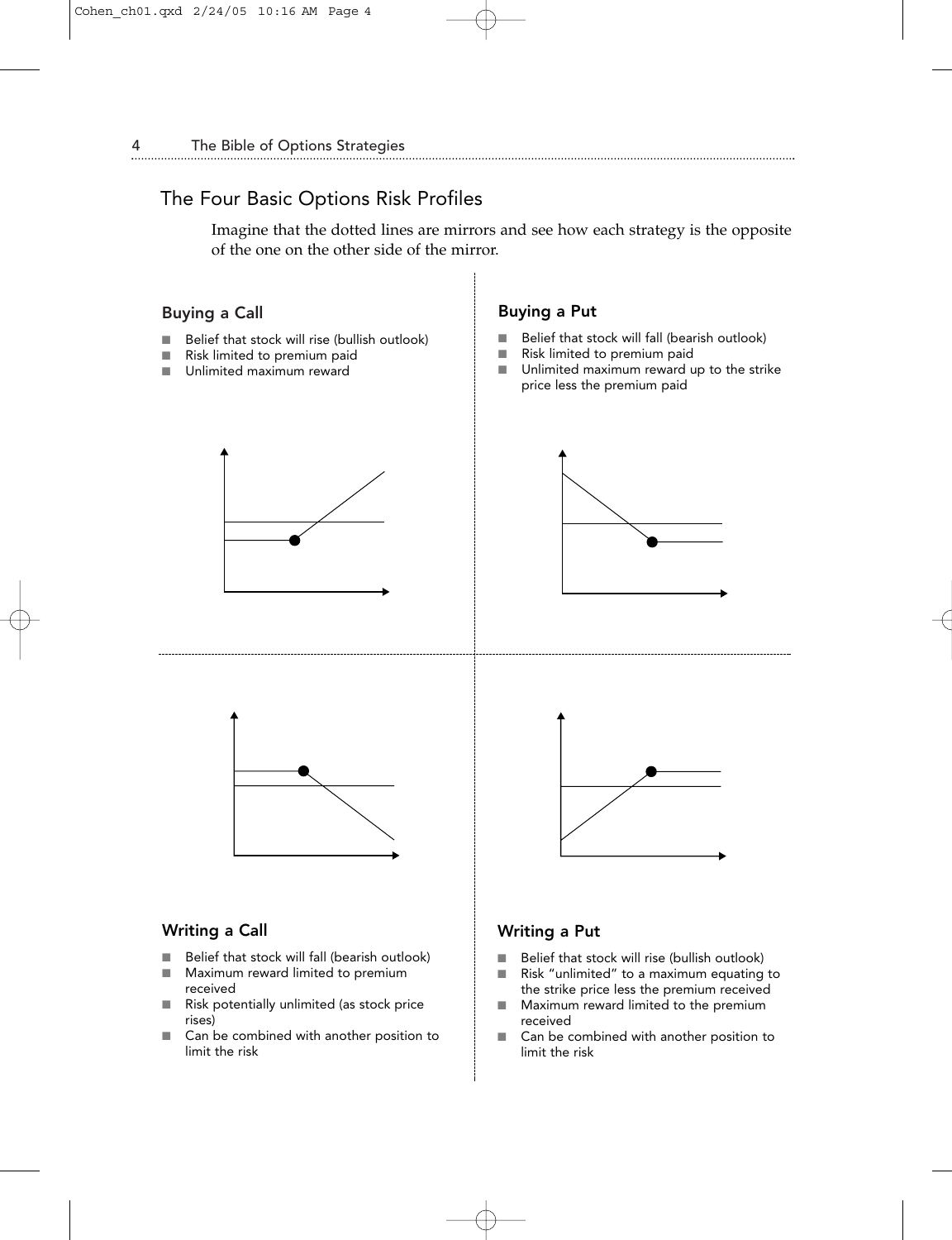### 1.1 Long Call

| Proficiency |                | Direction Volatility | Asset Legs |               | Max Risk Max Reward | <b>Strategy Type</b> |
|-------------|----------------|----------------------|------------|---------------|---------------------|----------------------|
| <b>(</b> a) |                | N/A                  |            | $(\triangle)$ |                     | $\bf (\bar m)$       |
| Novice      | <b>Bullish</b> |                      | Long Call  | Capped        | Uncapped            | Capital Gain         |

### 1.1.1 Description

Buying a call is the most basic of all option strategies. For many people, it constitutes their first options trade after gaining experience buying and selling stocks.

Calls are easy to understand. A call is an option to buy, so it stands to reason that when you buy a call, you're hoping that the underlying share price will rise.

| <b>ITM</b> | In the Money     | stock $>$ call strike price |
|------------|------------------|-----------------------------|
| <b>ATM</b> | At the Money     | stock $=$ call strike price |
| <b>OTM</b> | Out of the Money | stock $<$ call strike price |



Buy call

### *Steps to Trading a Long Call*

- 1. Buy the call option.
	- Remember that for option contracts in the U.S., one contract is for 100 shares. So when you see a price of \$1.00 for a call, you will have to pay \$100 for one contract.
	- For S&P Futures options, one contract is exercisable into one futures contract. If the option price is \$1.00, you will pay \$250 for one futures contract upon exercise.

*Steps In*

■ Try to ensure that the trend is upward and identify a clear area of support.

*Steps Out*

- Manage your position according to the rules defined in your Trading Plan.
- Sell your long options before the final month before expiration if you want to avoid the effects of time decay.
- If the stock falls below your stop loss, then exit by selling the calls.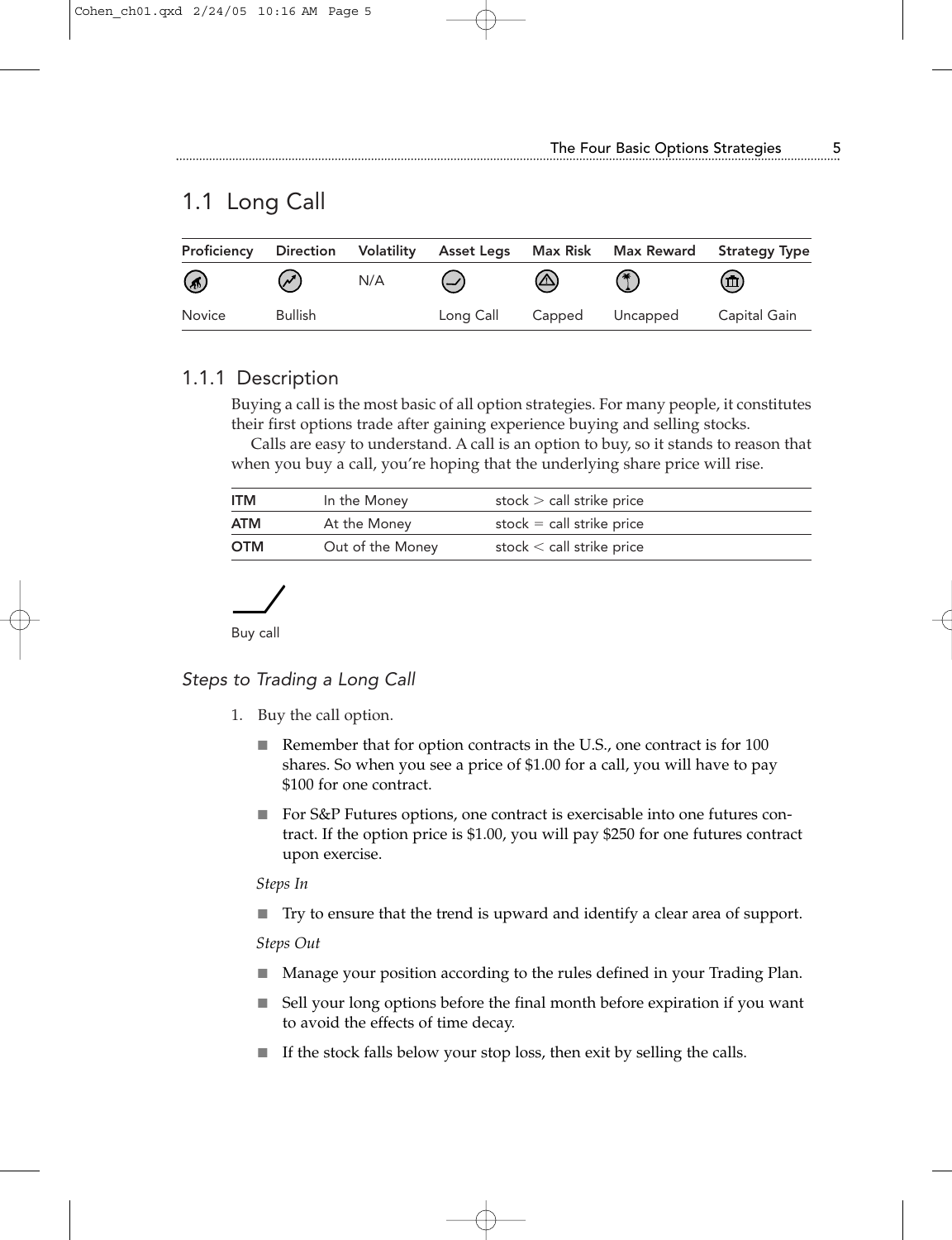### 1.1.2 Context

### *Outlook*

■ With a Long Call, your outlook is **bullish.** You expect a rise in the underlying asset price.

### *Rationale*

■ To make a better return than if you had simply bought the stock itself. Do ensure that you give yourself enough time to be right; this means you should go at least six months out, if not one- or two-year LEAPs. If you think these are expensive, then simply divide the price by the number of months left to expiration and then compare that to shorter-term option prices. You will see that LEAPs and longer-term options are far better value on a per month basis, and they give you more time to be right, thus improving your chances of success. Another method is to buy only shorter-term deep ITM options.

### *Net Position*

- This is a **net debit** transaction because you pay for the call option.
- Your maximum risk is capped to the price you pay for the call.
- Your maximum reward is uncapped.

### *Effect of Time Decay*

- Time decay works against your bought option, so give yourself plenty of time to be right.
- Don't be fooled by the false economy that shorter options are cheaper. Compare a one-month option to a 12-month option and divide the longer option price by 12. You will see that you are paying far less per month for the 12-month option.

### *Appropriate Time Period to Trade*

■ At least three months, preferably longer, depending on the particular circumstances.

### *Selecting the Stock*

- Choose from stocks with adequate liquidity, preferably over 500,000 Average Daily Volume (ADV).
- Try to ensure that the trend is upward and identify a clear area of support.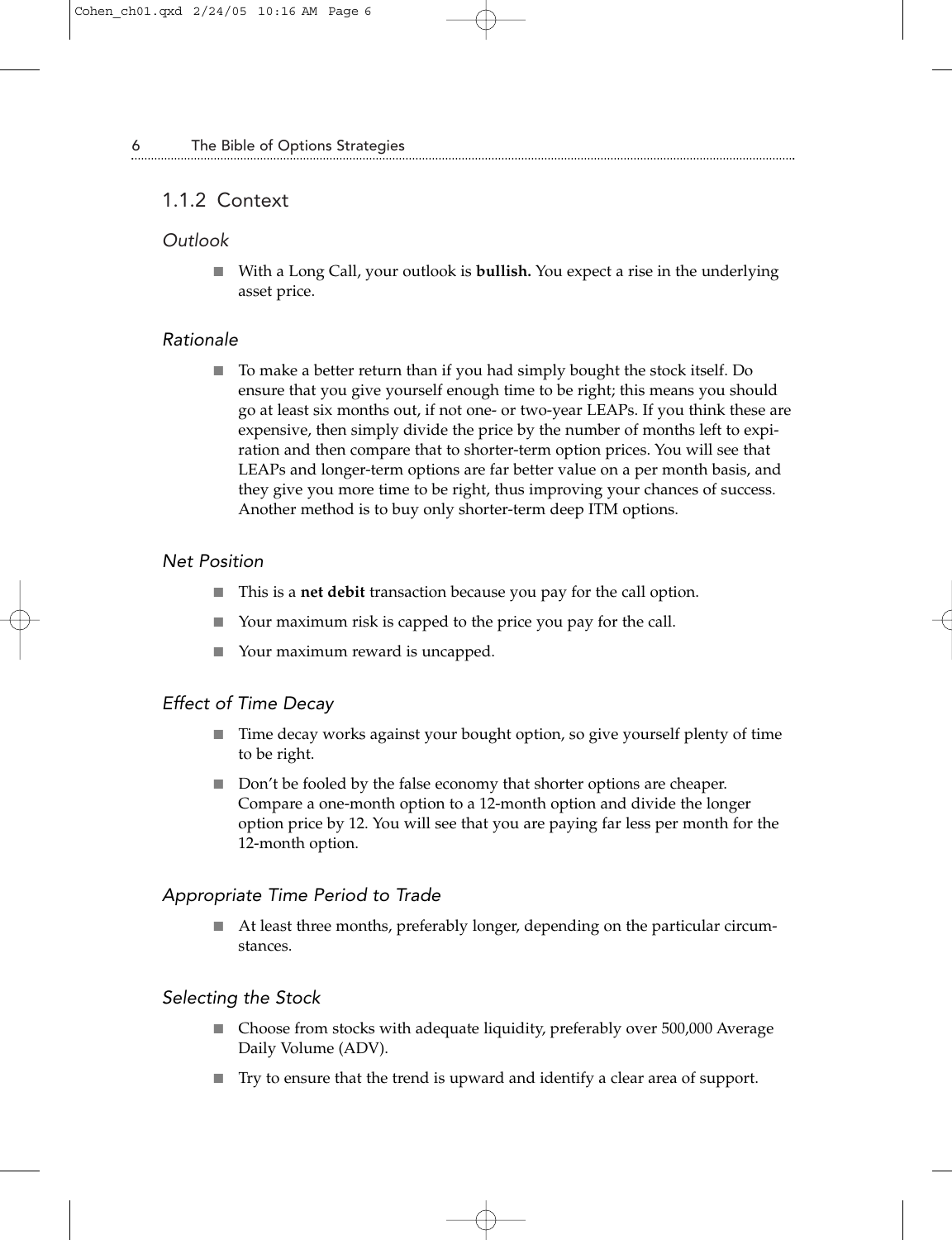### *Selecting the Option*

- Choose options with adequate liquidity; open interest should be at least 100, preferably 500.
- **Strike—**Look for either the ATM or ITM (lower) strike below the current stock.
- **Expiration—**Give yourself enough time to be right; remember that time decay accelerates exponentially in the last month before expiration, so give yourself a minimum of three months to be right, knowing you'll never hold into the last month. That gives you at least two months before you'll need to sell. Longer would be better, though.
- 1.1.3 Risk Profile
	- **Maximum Risk** [Call premium]
	- **Maximum Reward** [Uncapped]
	- **Breakeven** [Call strike + call premium]
- 1.1.4 Greeks



#### Risk Profile

As the stock price rises, the long call moves into profit more and more quickly, particularly when the stock price is greater than the strike price.

#### Delta

Delta (speed) is positive and increases at its fastest rate around the strike price, until it reaches 1. Notice how Delta is zero when the option is deep OTM.

#### Gamma

Gamma (acceleration) is always positive with a long call, and it peaks when Delta is at its fastest (steepest) rate.



#### **Theta**

Theta is negative, illustrating that time decay hurts the long call position.

#### Vega

Vega is positive, illustrating that volatility is helpful to the position because higher volatility translates into higher option values.

#### Rho

Rho is positive, illustrating that higher interest rates would increase the value of the calls and therefore help the position.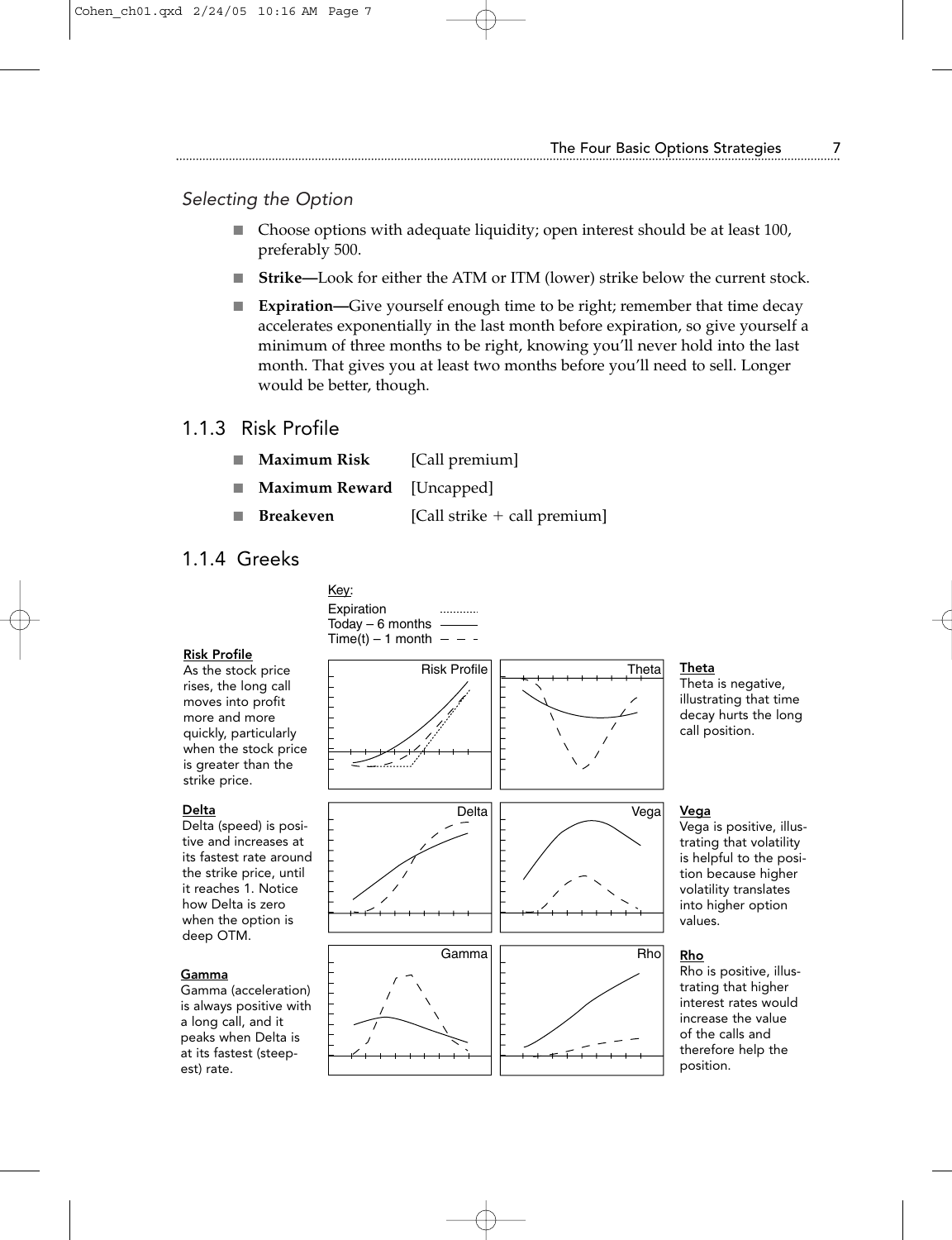### 1.1.5 Advantages and Disadvantages

### *Advantages*

- Cheaper than buying the stock outright.
- Far greater leverage than simply owning the stock.
- Uncapped profit potential with capped risk.

### *Disadvantages*

- Potential 100% loss if the strike price, expiration dates, and stock are badly chosen.
- High leverage can be dangerous if the stock price moves against you.

### 1.1.6 Exiting the Trade

### *Exiting the Position*

■ Sell the calls you bought!

### *Mitigating a Loss*

■ Use the underlying asset or stock to determine where your stop loss should be placed.

### 1.1.7 Example

ABCD is trading at \$28.88 on February 19, 2004.

Buy the January 2005 \$27.50 strike call for \$4.38.

| Call premium                                               |
|------------------------------------------------------------|
| \$4.38                                                     |
| Call premium                                               |
| \$4.38                                                     |
| Maximum risk is 100% of our total cost here                |
| Unlimited as the stock price rises                         |
| Strike price $+$ call premium<br>$$27.50 + $4.38 = $31.88$ |
|                                                            |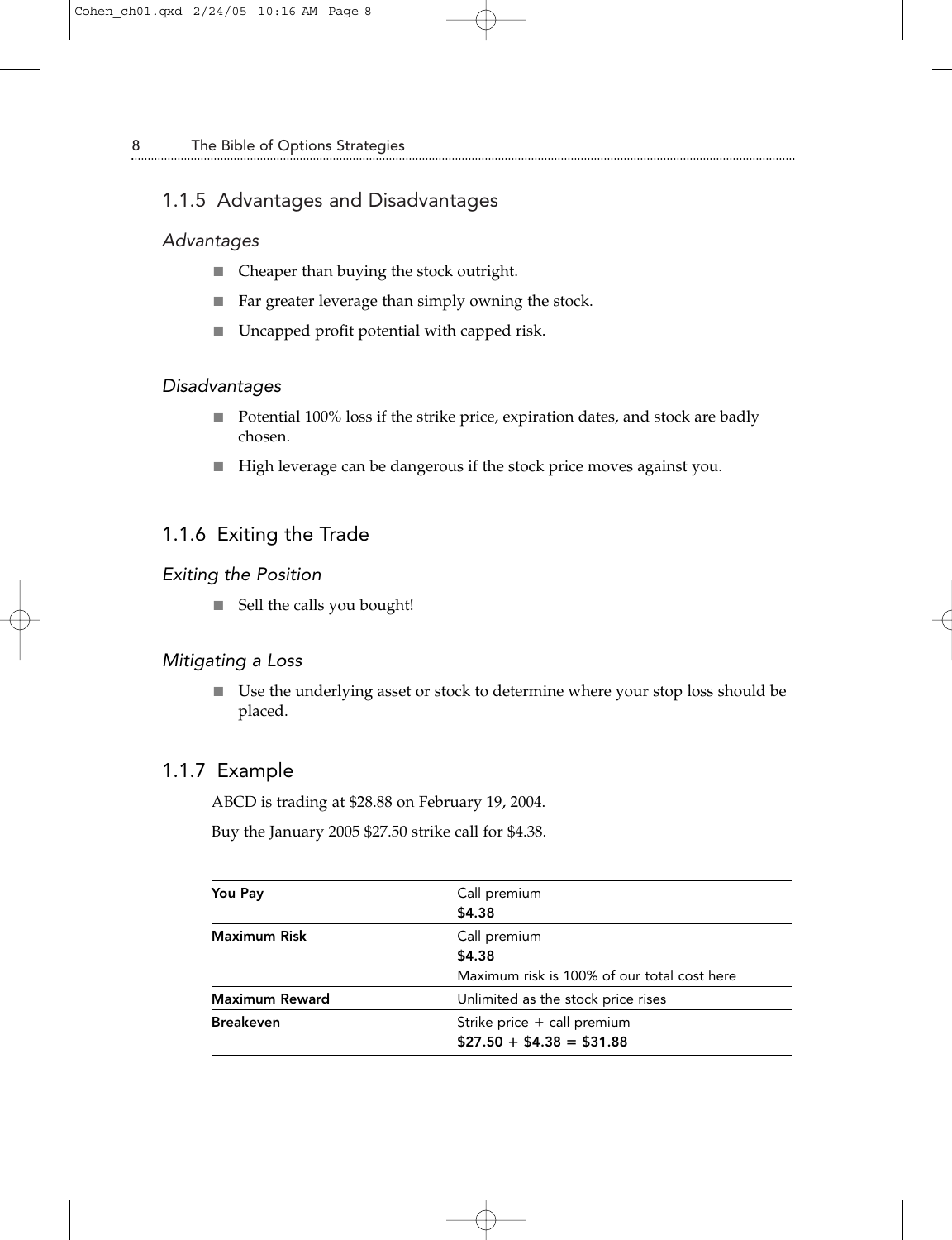### 1.2 Short (Naked) Call

| Proficiency | Direction Volatility |     |            |                 | Asset Legs Max Risk Max Reward Strategy Type |
|-------------|----------------------|-----|------------|-----------------|----------------------------------------------|
| $\Omega$    |                      | N/A | $(\neg)$   | (ছু)            | (Q)                                          |
| Advanced    | <b>Bearish</b>       |     | Short Call | Uncapped Capped | Income                                       |

### 1.2.1 Description

Although simple to execute, shorting a call (without any form of cover) is a risky strategy, hence its categorization as an advanced strategy. A Short Call exposes us to uncapped risk if the stock rises meteorically, and brokers will only allow experienced options traders to trade the strategy in the first place.

A call is an option to buy, so it stands to reason that when you buy a call, you're hoping that the underlying share price will rise. If you're selling or shorting a call, it's therefore logical that you'd want the stock to do the opposite—fall.

### Sell call

#### *Steps to Trading a Short Call*

- 1. Sell the call option with a strike price higher than the current stock price.
	- Remember that for option contracts in the U.S., one contract is for 100 shares. So when you see a price of \$1.00 for a call, you will receive \$100 for one contract.

#### *Steps In*

■ Try to ensure that the trend is downward or rangebound and identify a clear area of resistance.

#### *Steps Out*

- Manage your position according to the rules defined in your Trading Plan.
- Hopefully the stock will decline or remain static, allowing your sold option to expire worthless so you can keep the entire premium.
- If the stock rises above your stop loss, then exit the position by buying back the calls.
- Time decay will be eroding the value of your call every day, so all other things being equal, the call you sold will be declining in value every day, allowing you to buy it back for less than you bought it for, unless the underlying stock has risen of course.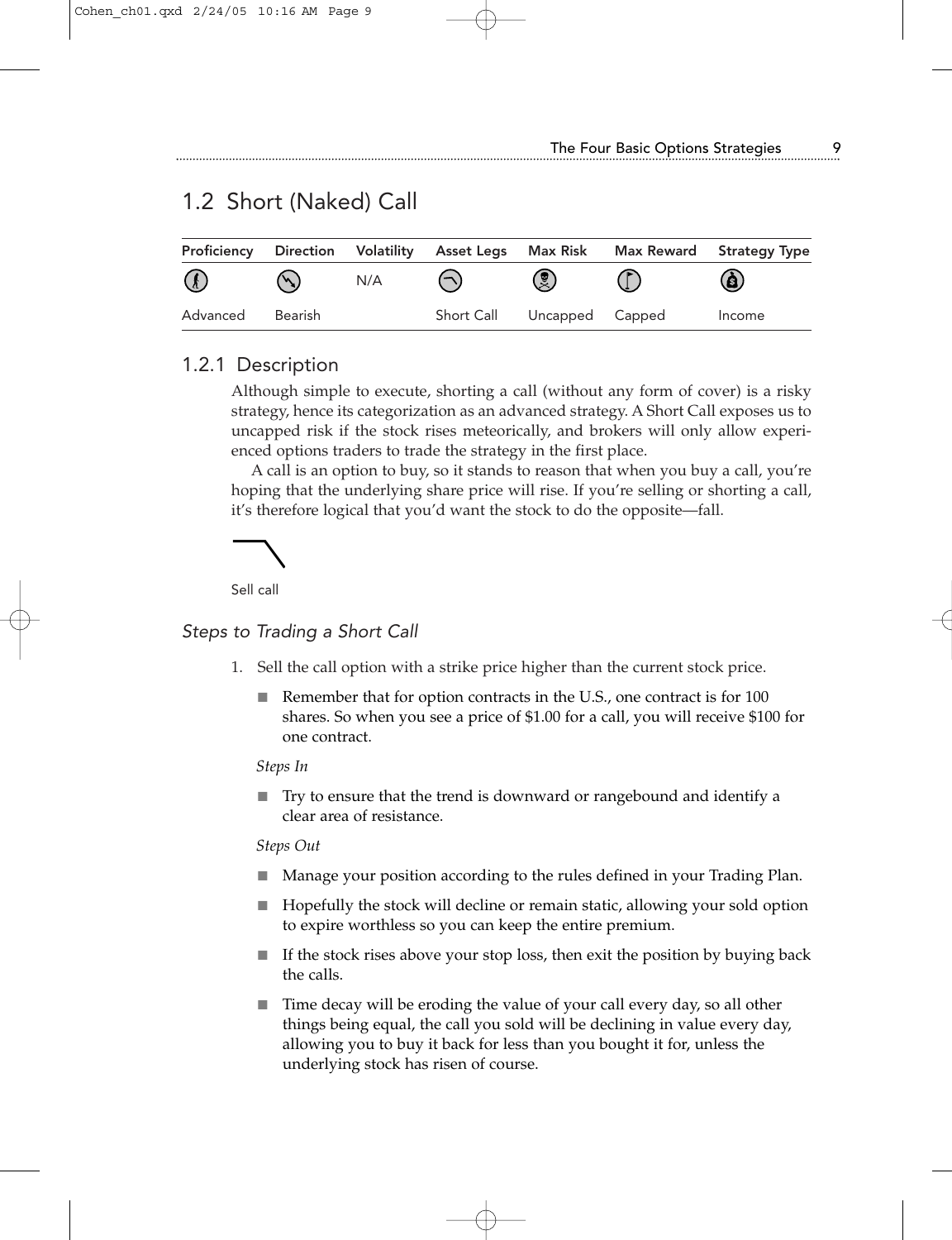### 1.2.2 Context

### *Outlook*

■ **Bearish—**You are expecting a **fall** in the stock price; you are certainly **not** expecting a rise in the stock.

### *Rationale*

■ To pick up short-term premium income as the stock develops price weakness.

### *Net Position*

- This is a **net credit** transaction because you are receiving a premium for the call.
- Your maximum risk is uncapped.
- Your maximum reward is capped to the price you receive for the call.

### *Effect of Time Decay*

- Time decay is helpful to your naked sold option, so take advantage of the maximum time erosion. Maximum time decay (or theta decay) occurs in the last month before the option's expiration, so it makes sense to sell one-month or less options only.
- Don't be fooled by the false economy that selling longer options would be more lucrative. Compare a one-month option to a 12-month option and multiply the shorter option price by 12. You will see that you are receiving far more per month for the one-month option. Also remember that you want the person on the long side of this trade to have as short a time as possible to be right.
- Give yourself as little time as possible to be wrong because your maximum risk is uncapped.

### *Appropriate Time Period to Trade*

■ One month or less.

### *Selecting the Stock*

- Choose from stocks with adequate liquidity, preferably over 500,000 Average Daily Volume (ADV).
- Try to ensure that the trend is downward and identify a clear area of resistance.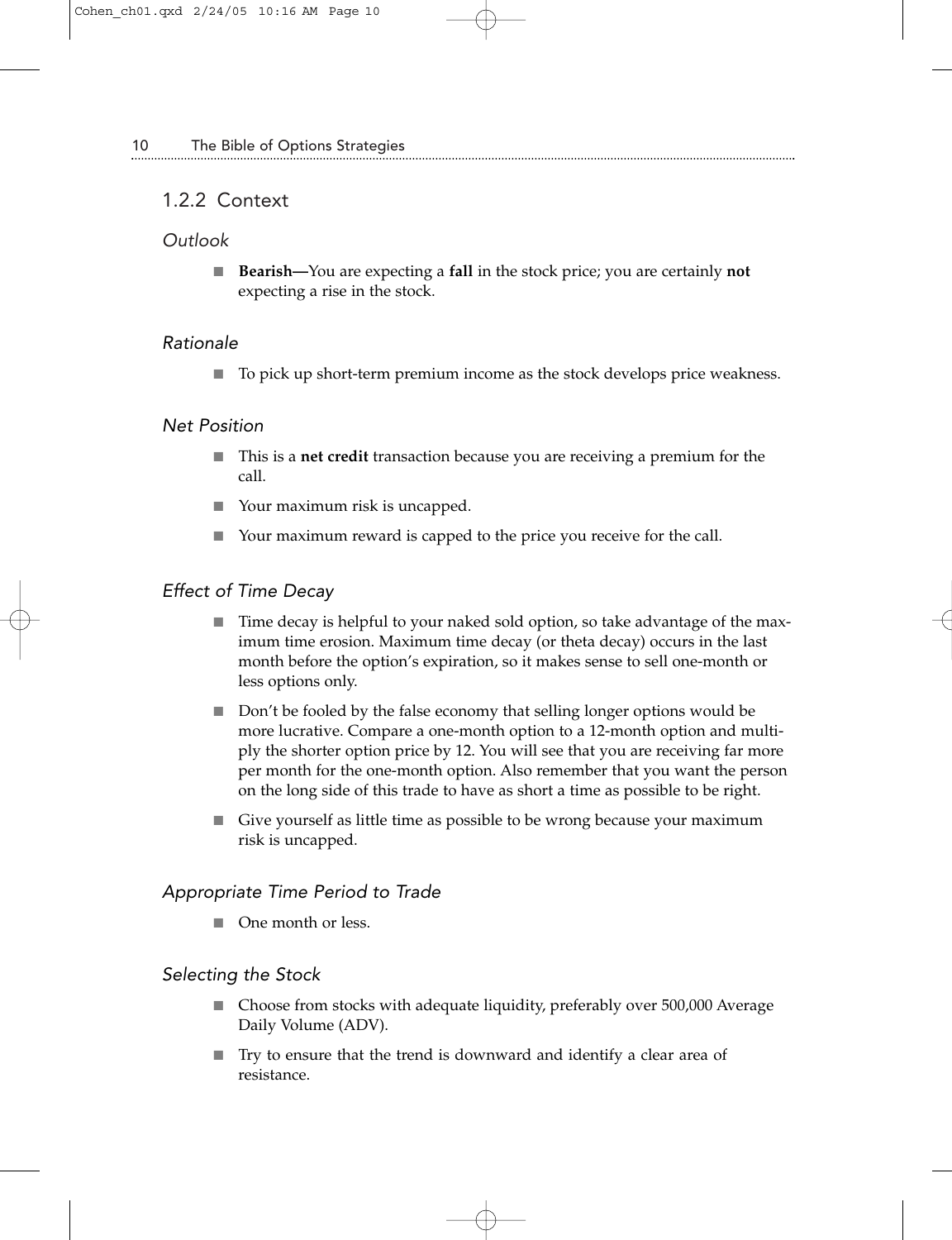### *Selecting the Option*

- Choose options with adequate liquidity; open interest should be at least 100, preferably 500.
- **Strike—**Look for OTM strikes above the current stock price.
- **Expiration—Give yourself as little time to be wrong. Remember that your** short position exposes you to uncapped risk, and that time decay accelerates exponentially (in your favor when you're short) in the last month before expiration, so only short the option with a maximum of one month to expiration, preferably less.
- 1.2.3 Risk Profile
	- **Maximum Risk** [Uncapped]

Key: Expiration

■ **Maximum Reward** [Call premium]

■ **Breakeven** [Call strike + call premium]

............

1.2.4 Greeks

#### Risk Profile

As the stock price rises, the short call loses money more and more quickly, particularly when the stock price is greater than the strike price.

#### Delta

Delta (speed) is negative and moves at its fastest (negative) rate around the strike price, until it reaches -1. Notice how Delta is zero when the option is deep.

#### Gamma

Gamma (acceleration) is always negative with a Short Call, and it peaks inversely when Delta is at its fastest (steepest) rate. Gamma is zero when the position is deep OTM or ITM (i.e., when Delta isn't moving).



#### Theta

Theta is positive, illustrating that time decay helps the short call position. As an option seller, this is of course completely logical.

#### Vega

Vega is negative, illustrating that volatility is unhelpful to the position because higher volatility translates into higher option values. As the seller of option premium, we'd rather the option value decreases.

#### Rho

Rho is negative, illustrating that higher interest rates would harm the Short Call position.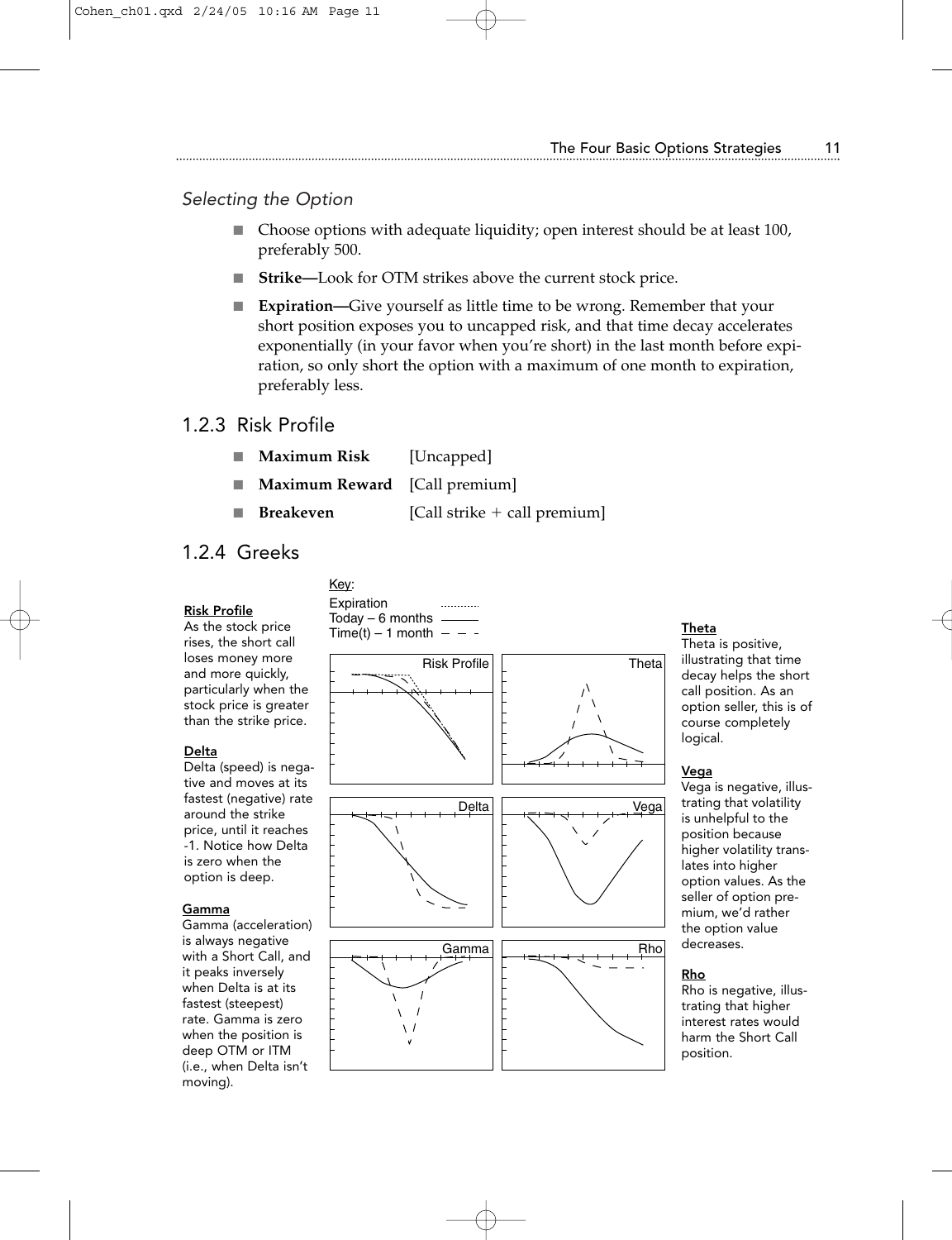### 1.2.5 Advantages and Disadvantages

### *Advantages*

- If done correctly, you can profit from falling or rangebound stocks in this way.
- This is another type of income strategy.

### *Disadvantages*

- Uncapped risk potential if the stock rises.
- A risky strategy that is difficult to recommend on its own.

### 1.2.6 Exiting the Trade

### *Exiting the Position*

■ Buy back the options you sold or wait for the sold option to expire worthless (if the underlying stock falls and stays below the strike price) so that you can keep the entire premium.

### *Mitigating a Loss*

■ Use the underlying asset or stock to determine where your stop loss should be placed.

### 1.2.7 Example

ABCD is trading at \$28.20 on February 19, 2004.

Sell the March 2004 \$30.00 strike call for \$0.90.

| <b>You Receive</b>    | Call premium                                             |
|-----------------------|----------------------------------------------------------|
|                       | \$0.90                                                   |
| <b>Maximum Risk</b>   | Uncapped                                                 |
| <b>Maximum Reward</b> | Call premium                                             |
|                       | \$0.90                                                   |
| <b>Breakeven</b>      | Strike price + call premium<br>$$30.00 + $0.90 = $30.90$ |
|                       |                                                          |

### 1.3 Long Put

| Proficiency |                | Direction Volatility | Asset Legs |        | Max Risk Max Reward | Strategy Type |
|-------------|----------------|----------------------|------------|--------|---------------------|---------------|
| <b>(A)</b>  | $(\searrow)$   | N/A                  |            | (A)    |                     | (血)           |
| Novice      | <b>Bearish</b> |                      | Long Put   | Capped | Uncapped            | Capital Gain  |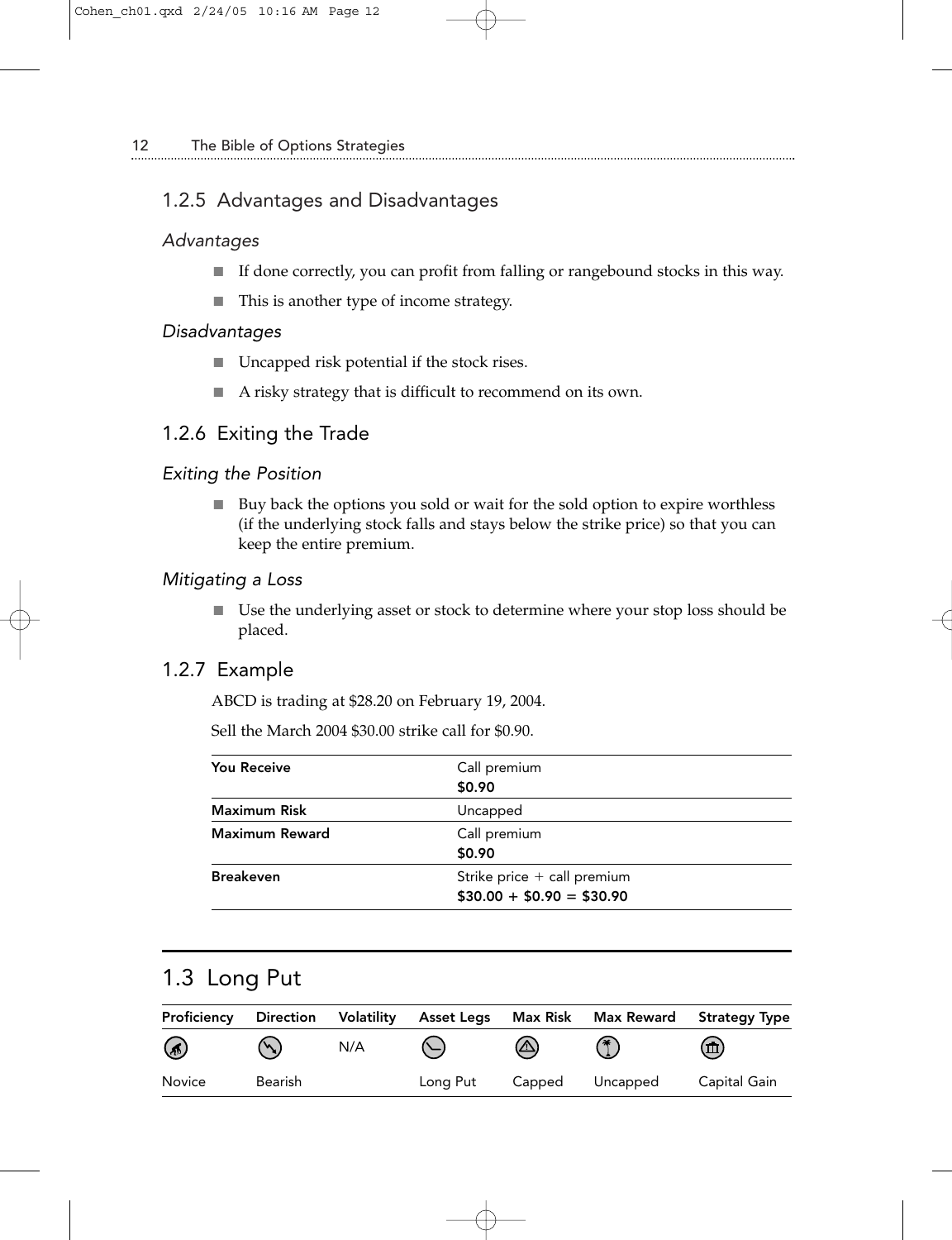### 1.3.1 Description

Buying a put is the opposite of buying a call. A put is an option to sell. When you buy a put, your outlook is bearish.

| <b>ITM</b> | In the Money     | stock $\leq$ put strike price |
|------------|------------------|-------------------------------|
| <b>ATM</b> | At the Money     | stock $=$ put strike price    |
| <b>OTM</b> | Out of the Money | stock $>$ put strike price    |



Buy put

### *Steps to Trading a Long Put*

- 1. Buy the put option.
	- Remember that for option contracts in the U.S., one contract is for 100 shares. So when you see a price of \$1.00 for a put, you will have to pay \$100 for one contract.
	- For S&P Futures options, one contract is exercisable into one futures contract. If the option price is \$1.00, you will pay \$250 for one futures contract upon exercise.

### *Steps In*

■ Try to ensure that the trend is downward and identify a clear area of resistance.

### *Steps Out*

- Manage your position according to the rules defined in your Trading Plan.
- Sell your long options before the final month before expiration if you want to avoid the effects of time decay.
- If the stock rises above your stop loss, then exit by selling the puts.

### 1.3.2 Context

### *Outlook*

■ With a Long Put, your outlook is **bearish.** You expect a fall in the underlying asset price.

### *Rationale*

■ To make a better return than if you had simply sold short the stock itself. Do ensure that you give yourself enough time to be right; this means you should go at least six months out, if not one or two year LEAPs. If you think these are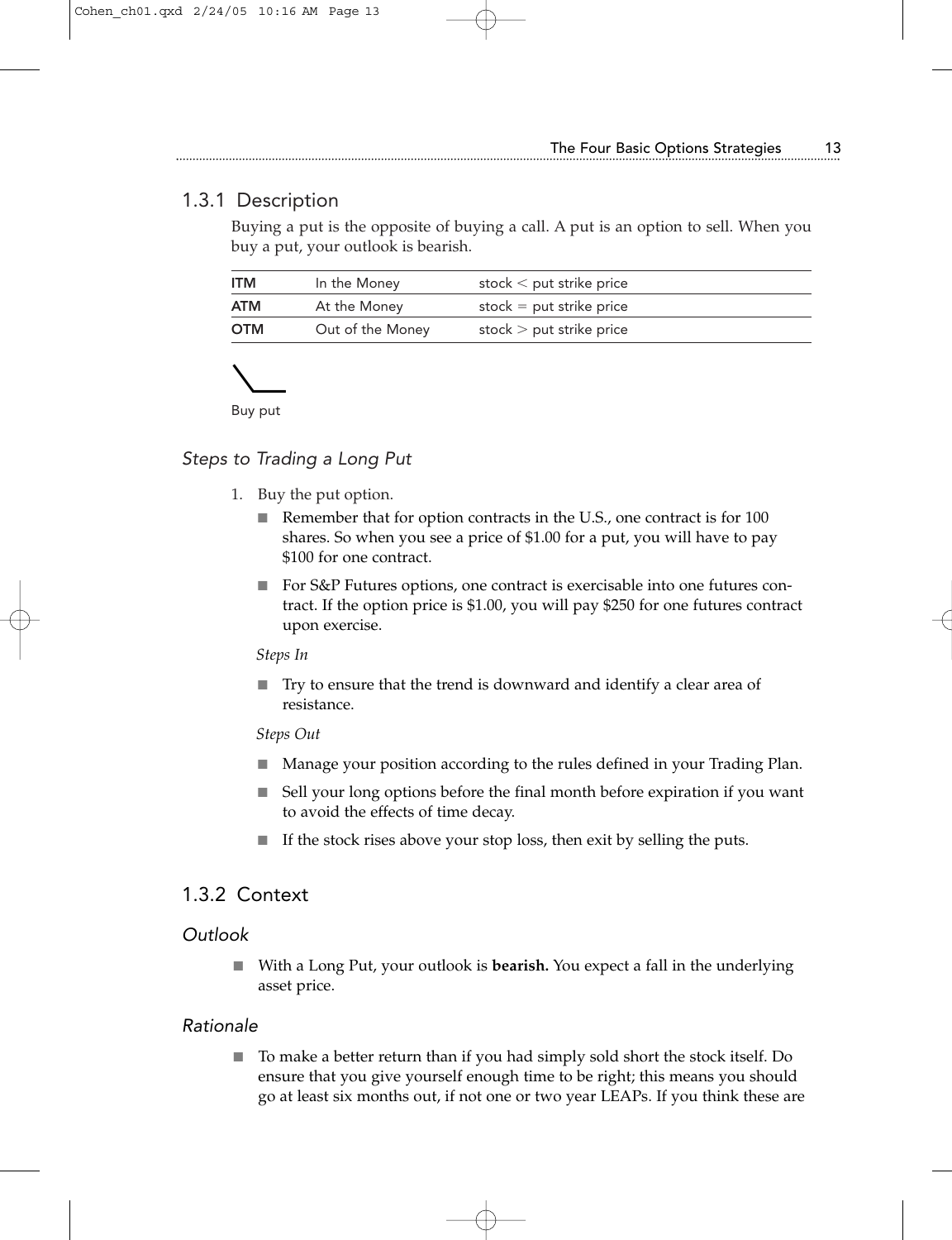expensive, then simply divide the price by the number of months left to expiration and then compare that to shorter-term put prices. You will see that LEAPs and longer-term options are far better value per month, and they give you more time to be right, thus improving your chances of success. Another method is to buy only deep ITM options.

### *Net Position*

- This is a **net debit** transaction because you pay for the put option.
- Your maximum risk is capped to the price you pay for the put.
- Your maximum reward is uncapped until the stock falls to zero, whereupon the maximum profit is the strike price less what you paid for the put.

### *Effect of Time Decay*

- Time decay works against your bought option, so give yourself plenty of time to be right.
- Don't be fooled by the false economy that shorter options are cheaper. Compare a one-month option to a 12-month option and divide the longer option price by 12. You will see that you are paying far less per month for the 12-month option.

### *Appropriate Time Period to Trade*

■ At least three months, preferably longer depending on the particular circumstances.

### *Selecting the Stock*

- Choose from stocks with adequate liquidity, preferably over 500,000 Average Daily Volume (ADV).
- Try to ensure that the trend is downward and identify a clear area of resistance.

### *Selecting the Option*

- Choose options with adequate liquidity; open interest should be at least 100, preferably 500.
- **Strike—**Look for either the ATM or ITM (higher) strike above the current stock.
- **Expiration—**Give yourself enough time to be right; remember that time decay accelerates exponentially in the last month before expiration, so give yourself a minimum of three months to be right, knowing you'll never hold into the last month. That gives you at least two months before you'll need to sell. Longer would be better, though.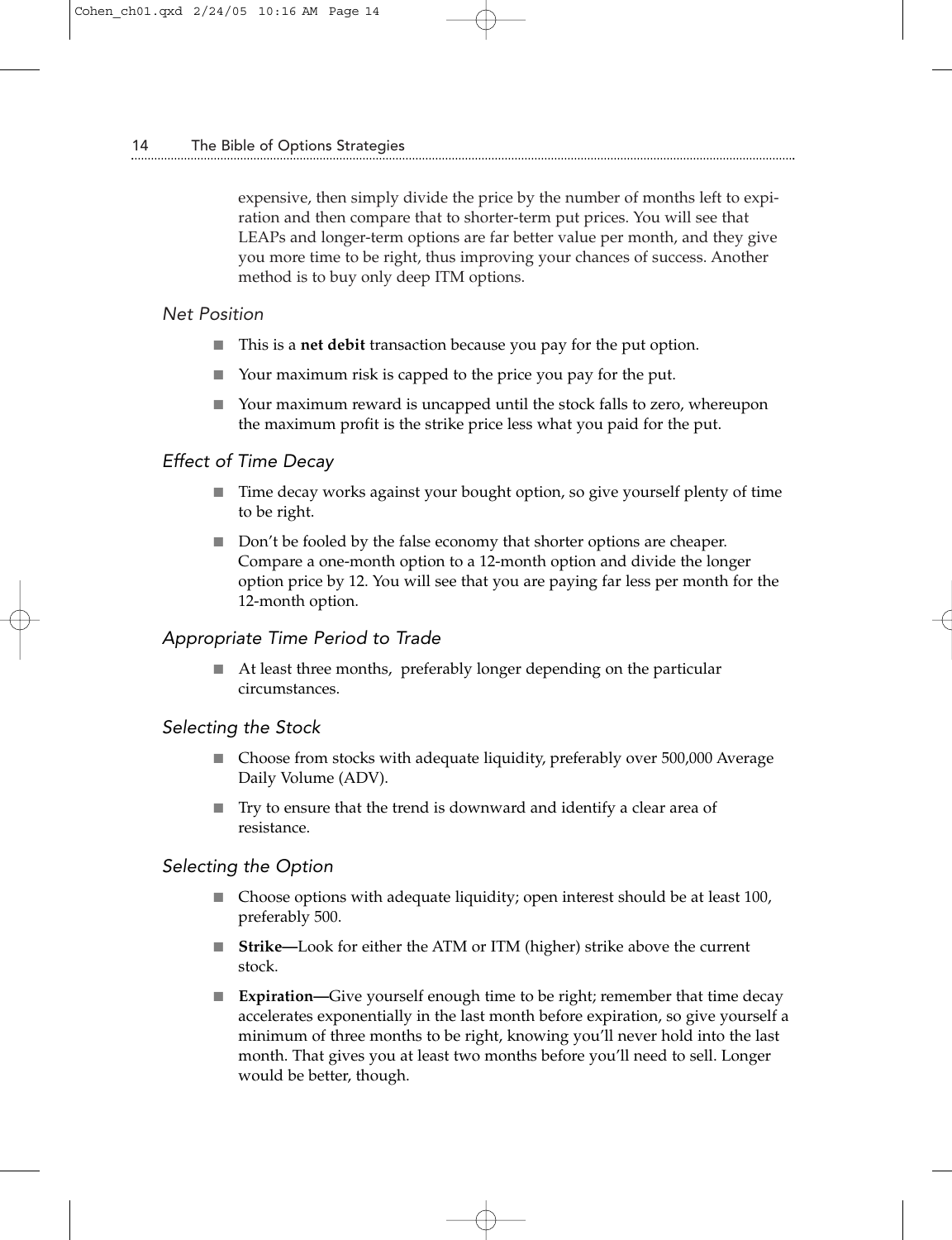### 1.3.3 Risk Profile

**Maximum Risk** [Put premium]

Key: Expiration

- **Maximum Reward** [Put strike put premium]
- **Breakeven** [Put strike put premium]

. . . . . . . . . . . .

### 1.3.4 Greeks

#### Risk Profile

As the stock price falls, the long put moves into profit more and more quickly, particularly when the stock price is lower than the strike price.

#### Delta

Delta (speed) is negative and moves at its fastest rate around the strike price, until it reaches -1. Notice how Delta is zero when the option is deep OTM.

#### Gamma

Gamma (acceleration) is always positive with a long put, and it peaks when Delta is at its fastest (steepest) rate.



#### Theta

Theta is negative, illustrating that time decay hurts the long put position.

#### Vega

Vega is positive, illustrating that volatility is helpful to the position because higher volatility translates into higher option values.

#### Rho

Rho is negative, illustrating that higher interest rates would reduce the value of the puts and therefore hurt the position.

### 1.3.5 Advantages and Disadvantages

### *Advantages*

- Profit from declining stock prices.
- Far greater leverage than simply shorting the stock.
- Uncapped profit potential with capped risk.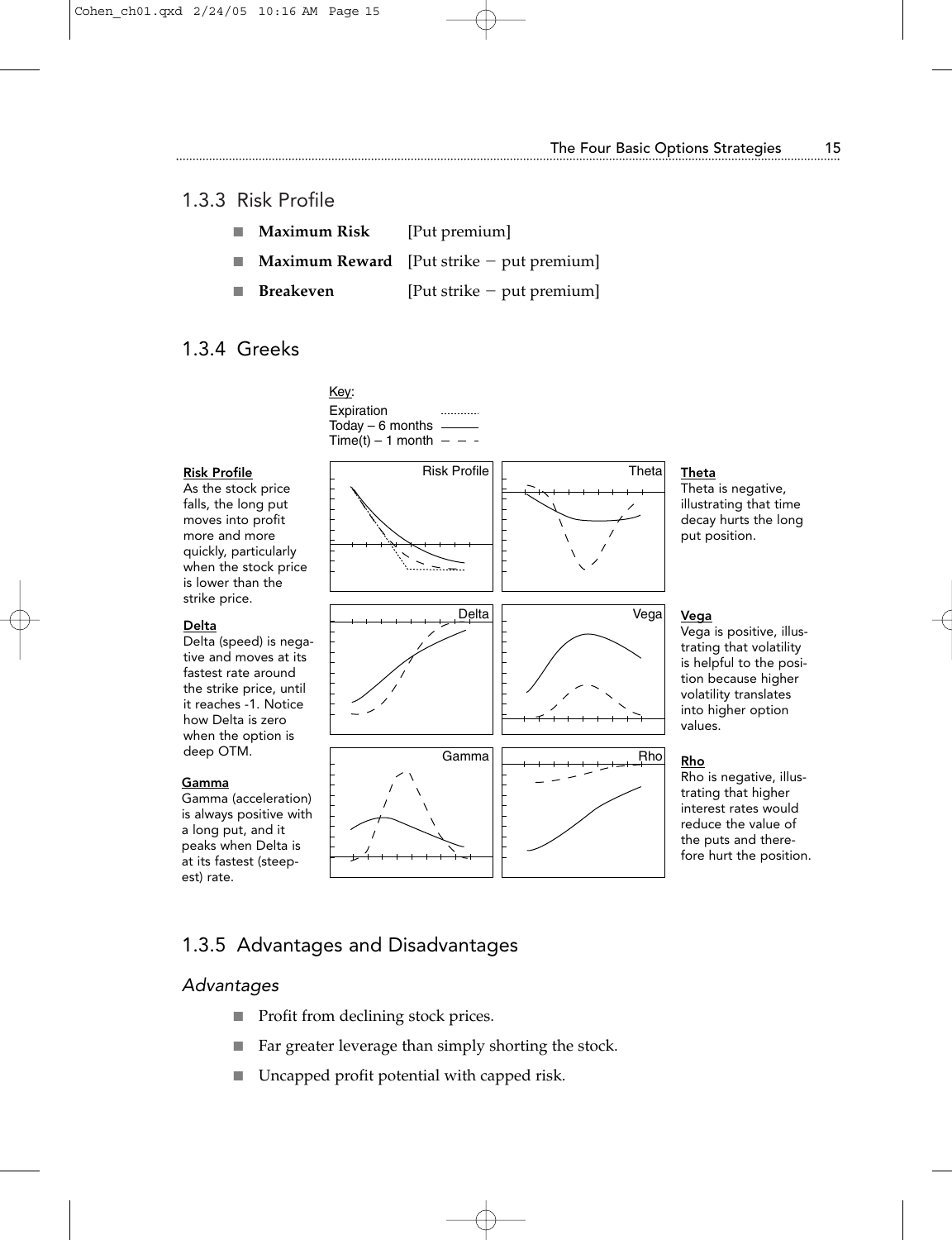### *Disadvantages*

- Potential 100% loss if the strike price, expiration dates, and stock are badly chosen.
- High leverage can be dangerous if the stock price moves against you.

### 1.3.6 Exiting the Trade

### *Exiting the Position*

■ Sell the puts you bought!

### *Mitigating a Loss*

■ Use the underlying asset or stock to determine where your stop loss should be placed.

### 1.3.7 Example

ABCD is trading at \$28.88 on February 19, 2004.

Buy the January 2005 \$30.00 strike put for \$4.38.

| You Pay               | Put premium<br>\$4.38                                                |  |
|-----------------------|----------------------------------------------------------------------|--|
| <b>Maximum Risk</b>   | Put premium<br>\$4.38<br>Maximum risk is 100% of our total cost here |  |
| <b>Maximum Reward</b> | Strike price $-$ put premium<br>$$30.00 - $4.38 = $25.62$            |  |
| <b>Breakeven</b>      | Strike price $-$ put premium<br>$$30.00 - $4.38 = $25.62$            |  |

### 1.4 Short (Naked) Put

| Proficiency               |                 |     |           |               |        | Direction Volatility Asset Legs Max Risk Max Reward Strategy Type |
|---------------------------|-----------------|-----|-----------|---------------|--------|-------------------------------------------------------------------|
| $\mathcal{L}(\mathbf{r})$ | $(\mathcal{N})$ | N/A |           | $(\triangle)$ |        | (Å)                                                               |
| Intermediate              | Bullish         |     | Short Put | Capped*       | Capped | Income                                                            |

\*Risk uncapped until the stock falls to zero.

### 1.4.1 Description

Selling a put is a simple, short-term income strategy. A put is an option to sell. When you sell a put, you have sold someone the right to sell. As the stock falls, you may be obligated to buy the stock if you are exercised. Therefore, only sell puts Out of the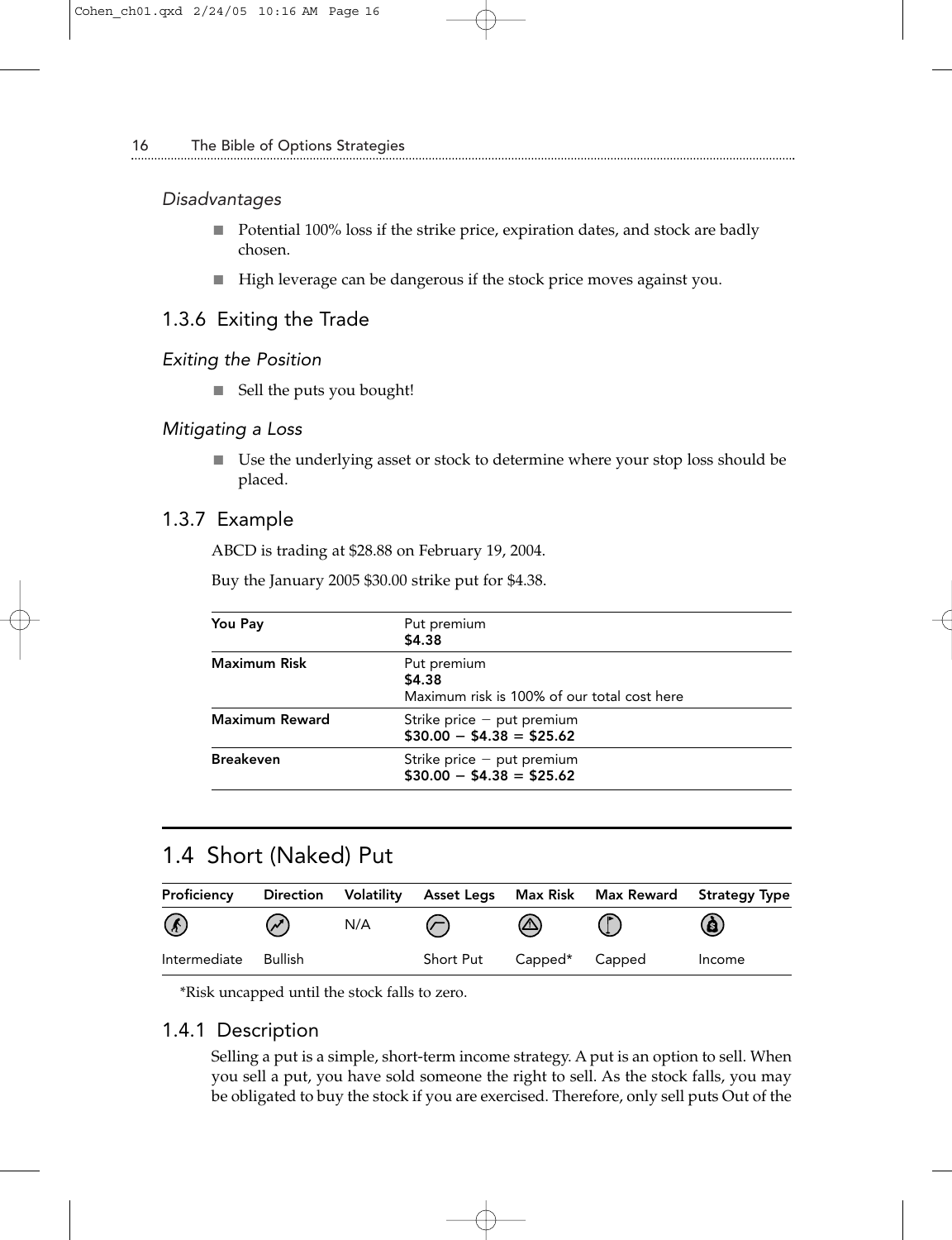Money and on stocks you'd love to own at the strike price (which is lower than the current stock price).

The maximum risk of a naked put is the strike price less the premium you receive. Some people consider this to be an unlimited risk profile, and others consider it to be limited risk. A compromise is to consider it unlimited until the stock falls to zero—in other words, unlimited until the stock falls to zero.

$$
\sqrt{\phantom{a}}
$$

Sell put

### Steps to Trading a Naked Put

- 1. Sell the put option with a strike price lower than the current stock price.
	- Remember that for option contracts in the U.S., one contract is for 100 shares. So when you see a price of \$1.00 for a put, you will receive \$100 for one contract.
	- For S&P Futures options, one contract is exercisable into one futures contract. If the option price is \$1.00, you will pay \$250 for one futures contract upon exercise.

*Steps In*

■ Try to ensure that the trend is upward (or sideways) and identify a clear area of support.

*Steps Out*

- Manage your position according to the rules defined in your Trading Plan.
- Hopefully the stock will rise or remain static, allowing your sold option to expire worthless so that you can keep the entire premium.
- If the stock falls below your stop loss, then exit the position by buying back the puts.
- Time decay will be eroding the value of your put every day, so all other things being equal, the put you sold will be declining in price every day, allowing you to buy it back for less than you bought it for, unless the underlying stock has fallen of course.

### 1.4.2 Context

### Outlook

**Bullish—**You are expecting the stock to rise or stay sideways at a minimum.

### Rationale

- To pick up short-term premium income as the share develops price strength.
- To lower the cost basis of buying a share (if the put is exercised).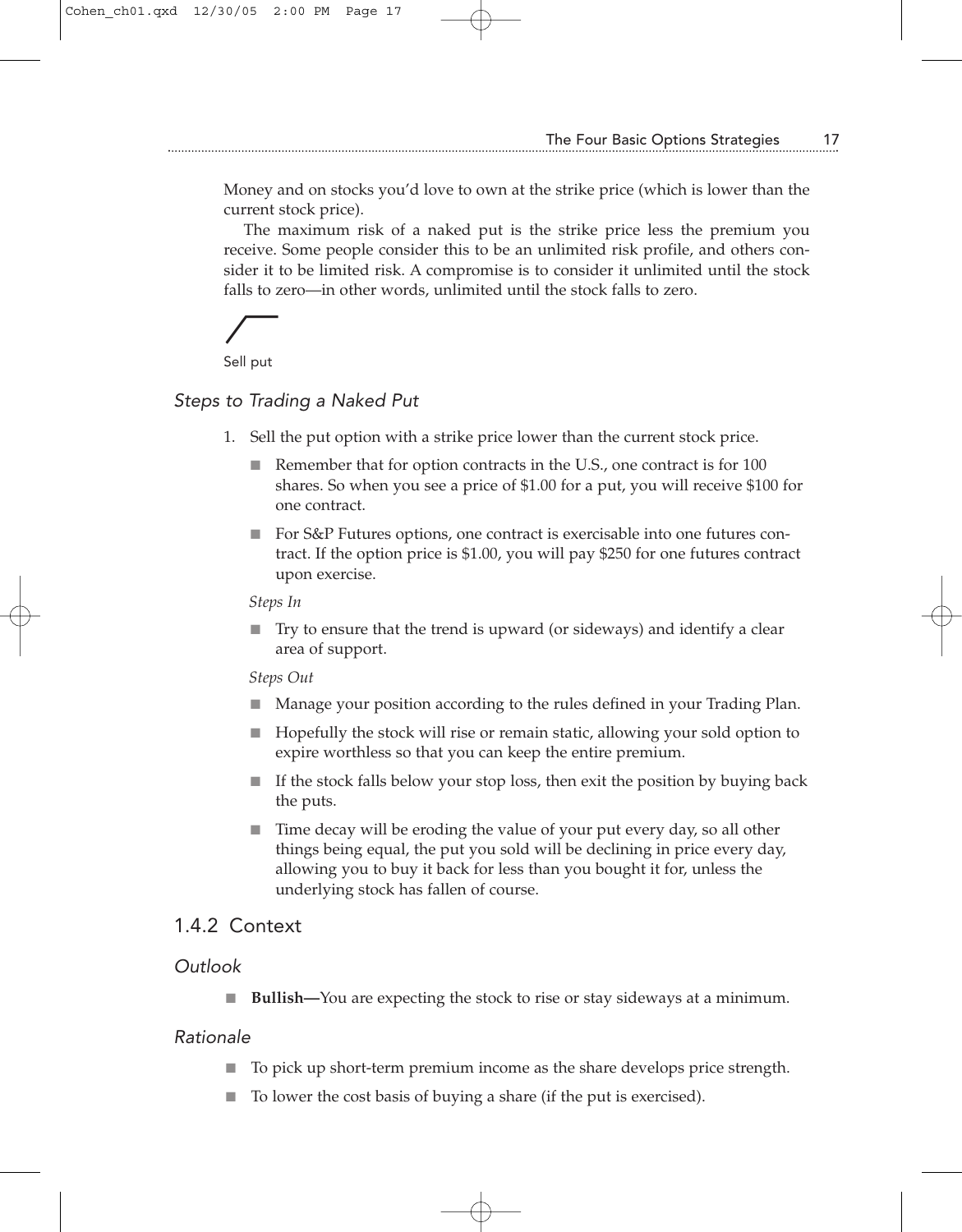### *Net Position*

- This is a **net credit** transaction because you receive a premium for selling the put.
- Your maximum risk is the put strike price less the premium you receive for the put. This is considered a high-risk strategy.
- Your maximum reward is limited to the premium you receive for the option.

### *Effect of Time Decay*

- Time decay works with your naked sold option. To take advantage of the maximum rate of time decay, sell the put in the last month before the option's expiration.
- Don't be fooled by the false economy that options with longer to expiration are more lucrative. Compare a one-month option to a 12-month option and multiply the shorter option price by 12. You will see that you are receiving far more per month for the one-month option.

### *Appropriate Time Period to Trade*

■ One month or less.

### *Selecting the Stock*

- Choose from stocks with adequate liquidity, preferably over 500,000 Average Daily Volume (ADV).
- Try to ensure that the trend is upward and identify a clear area of support.

### *Selecting the Option*

- Choose options with adequate liquidity; open interest should be at least 100, preferably 500.
- **Strike—Look** for OTM (lower strike) options, below the current stock price.
- **Expiration**—Give yourself as little time to be wrong; remember that your short position exposes you to uncapped risk (until the stock falls to zero) and that time decay accelerates exponentially (in your favor when you're short) in the last month before expiration, so only short the option with a maximum of one month to expiration, preferably less.

### 1.4.3 Risk Profile

- **Maximum Risk** [Put strike put premium]
- **Maximum Reward** [Put premium]
- **Breakeven** [Put strike put premium]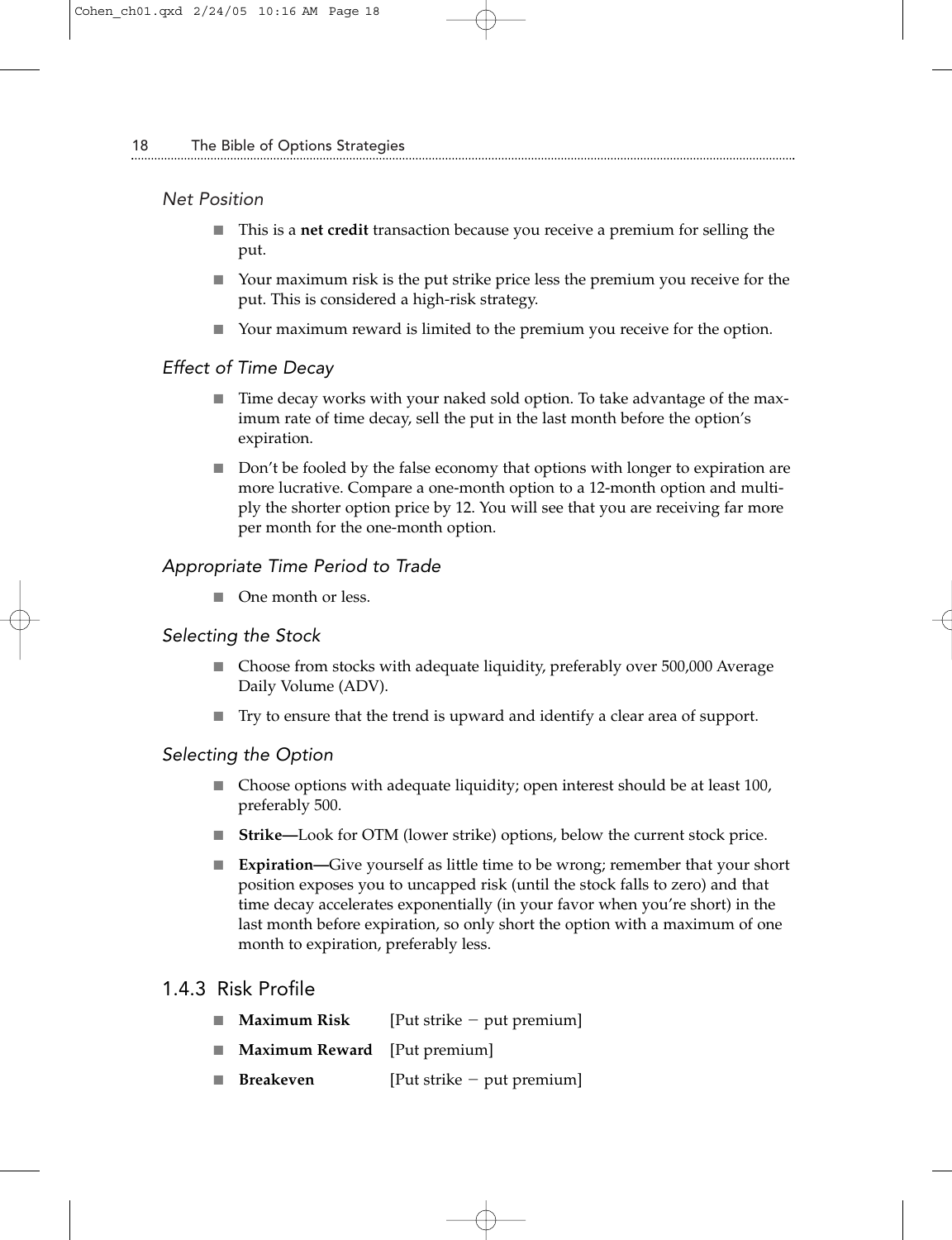### 1.4.4 Greeks

Key: **Expiration** 

. . . . . . . . . . . .

#### Risk Profile

As the stock price falls, the naked put moves into loss more and more quickly, particularly when the stock price is lower than the strike price.

#### Delta

Delta (speed) is positive and falls to zero after the position reaches its maximum profit potential after the stock has risen above the strike price.

#### Gamma

Gamma (acceleration) is always negative with a naked put (because you are net seller of options), and it peaks inversely when Delta is at its fastest (steepest) rate, which is when the position is ATM.



### 1.4.5 Advantages and Disadvantages

#### *Advantages*

- If done correctly, you can use Naked Puts to gain a regular income from rising or rangebound stocks.
- The Naked Put is an alternative way of buying a stock at a cheaper price than in the current market. This is because if you're exercised, you're obligated to buy stock at the low strike price, having already received a premium for selling the puts in the first place.

#### *Disadvantages*

- Naked Puts expose you to uncapped risk (as the stock falls to zero) if the stock falls.
- Not a strategy for the inexperienced. You must only use this strategy on stocks you'd love to own at the put strike price you're selling at. The problem is that if